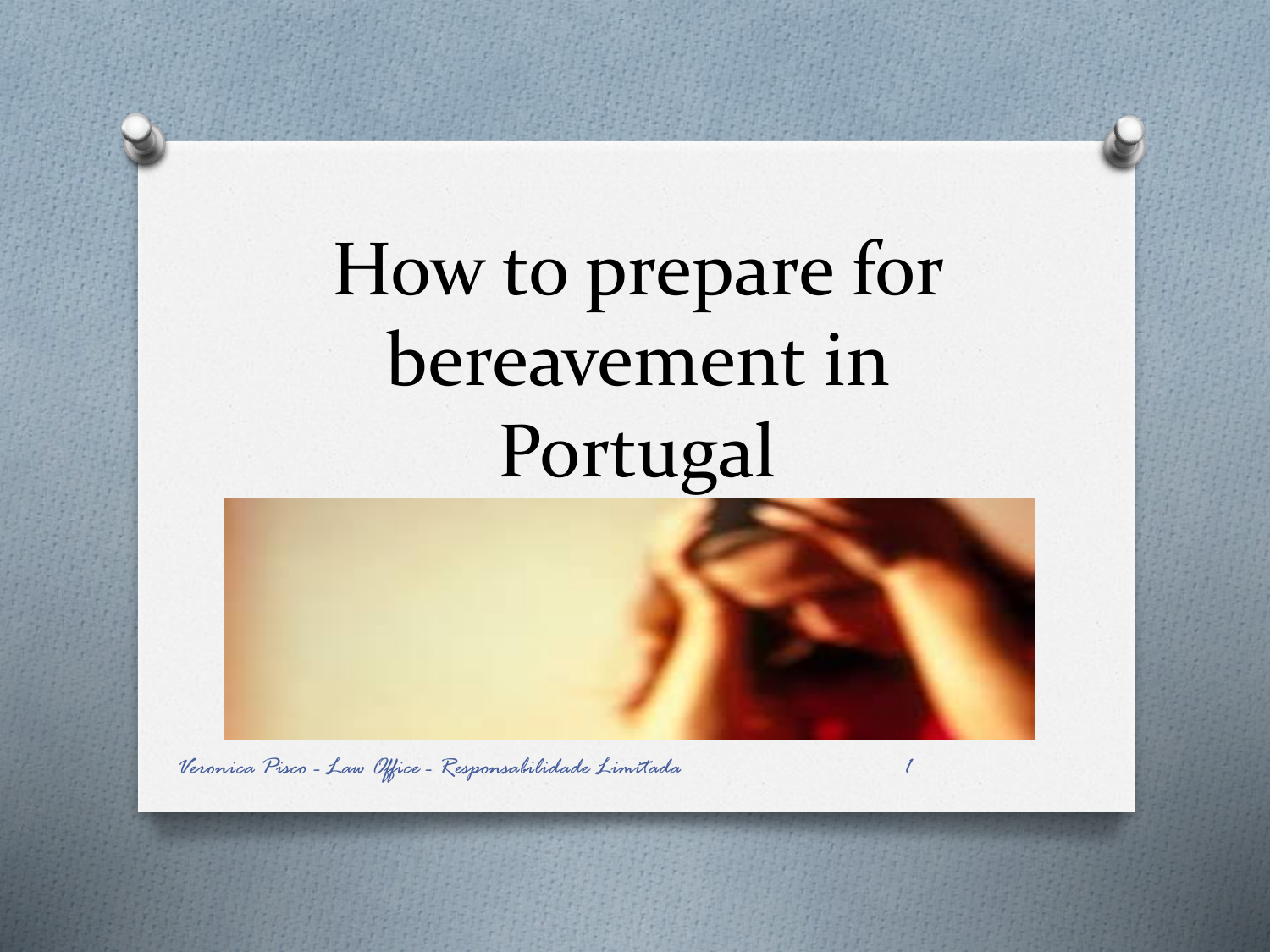## Funeral

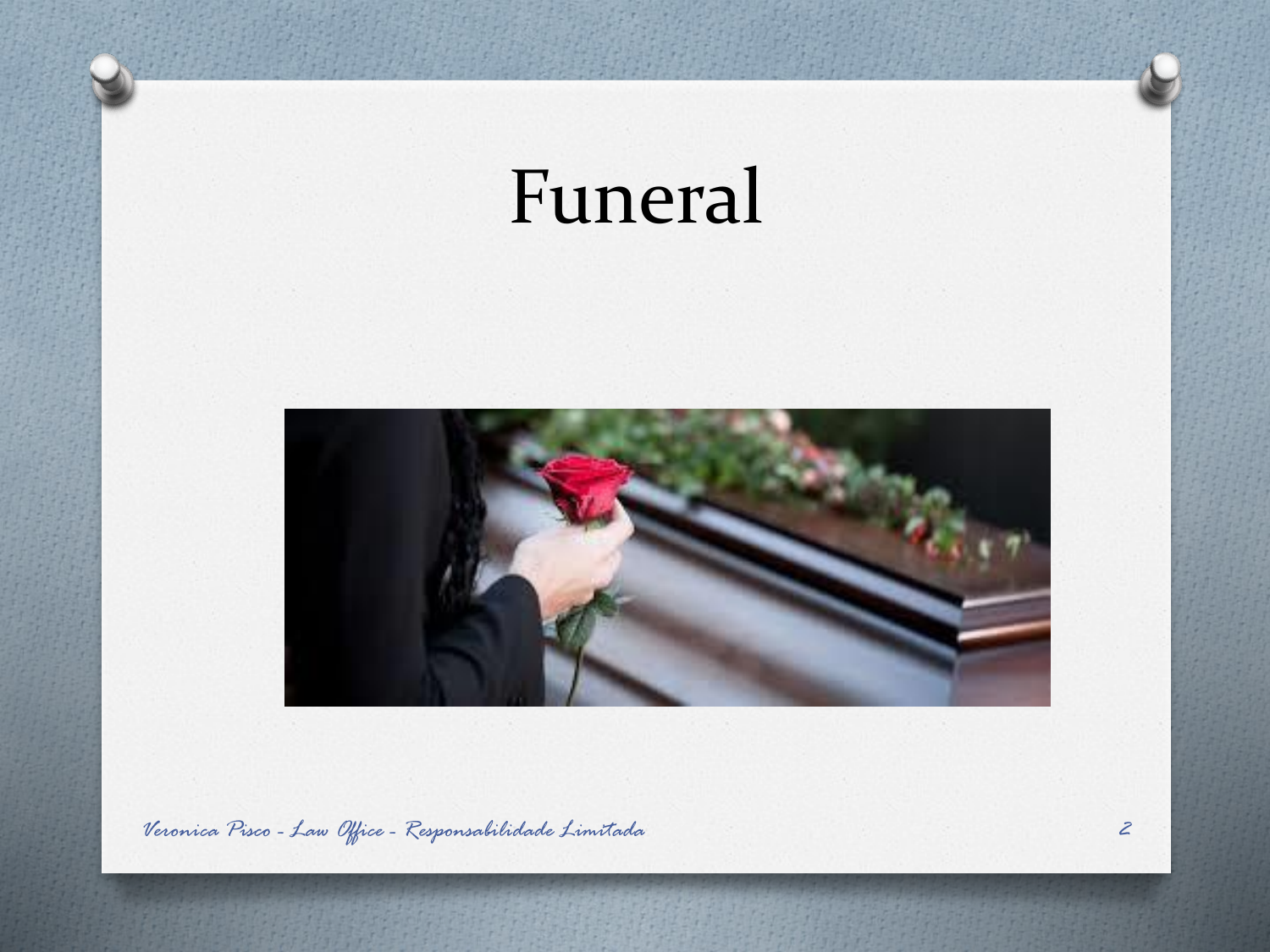*O* to have a quote from 2/3 funeral companies (after balancing who will do good service for a reasonable amount of money);

*O* By law, funeral companies need to supply a social service (even if very basic), for less than 500€.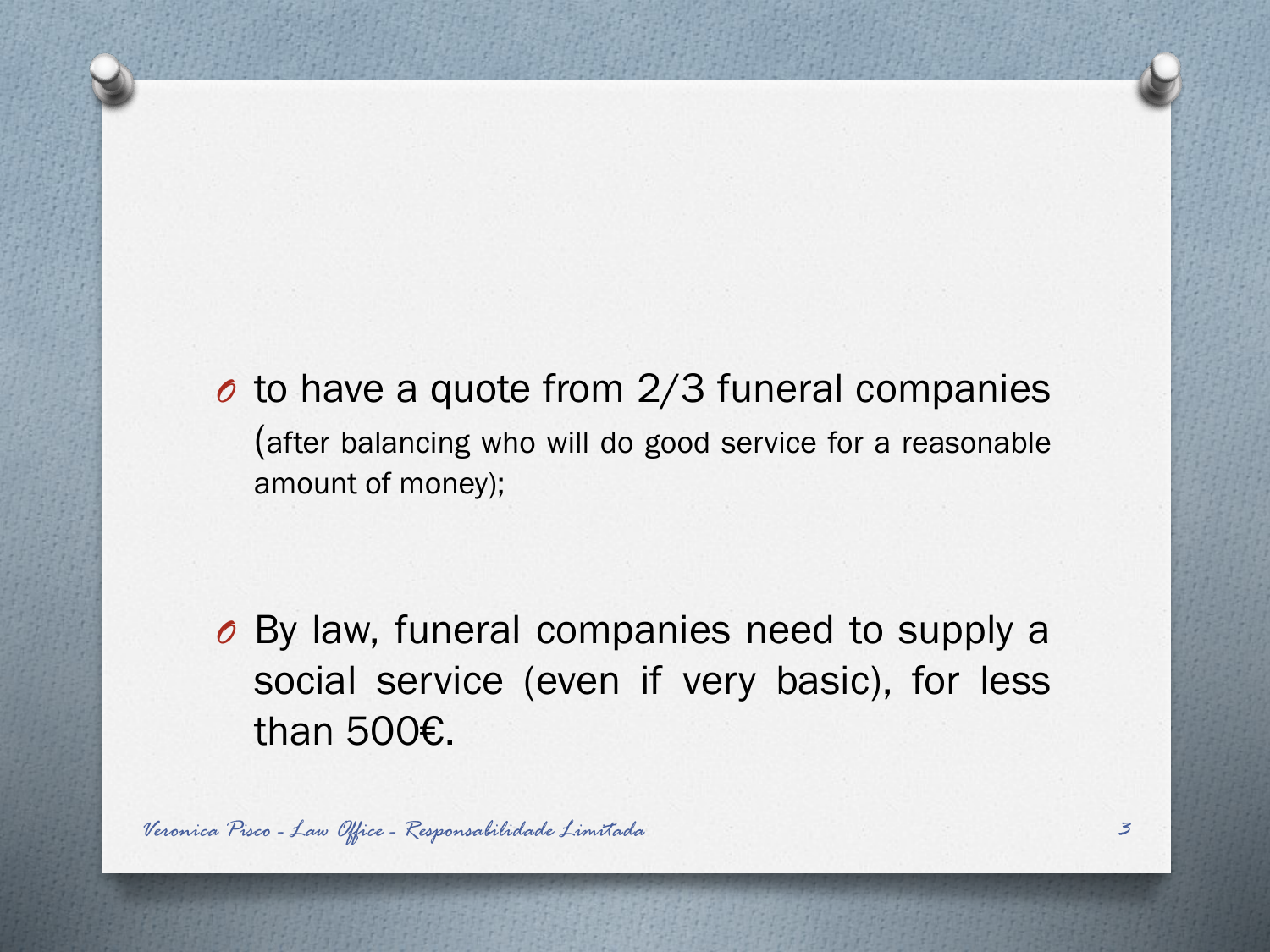*O* To have a grave or almatory in mind;

*O* Check with PT / UK authorities / Insurance companies to reimburse you the funeral costs.

*O So, you can be prepared for the unexpected*!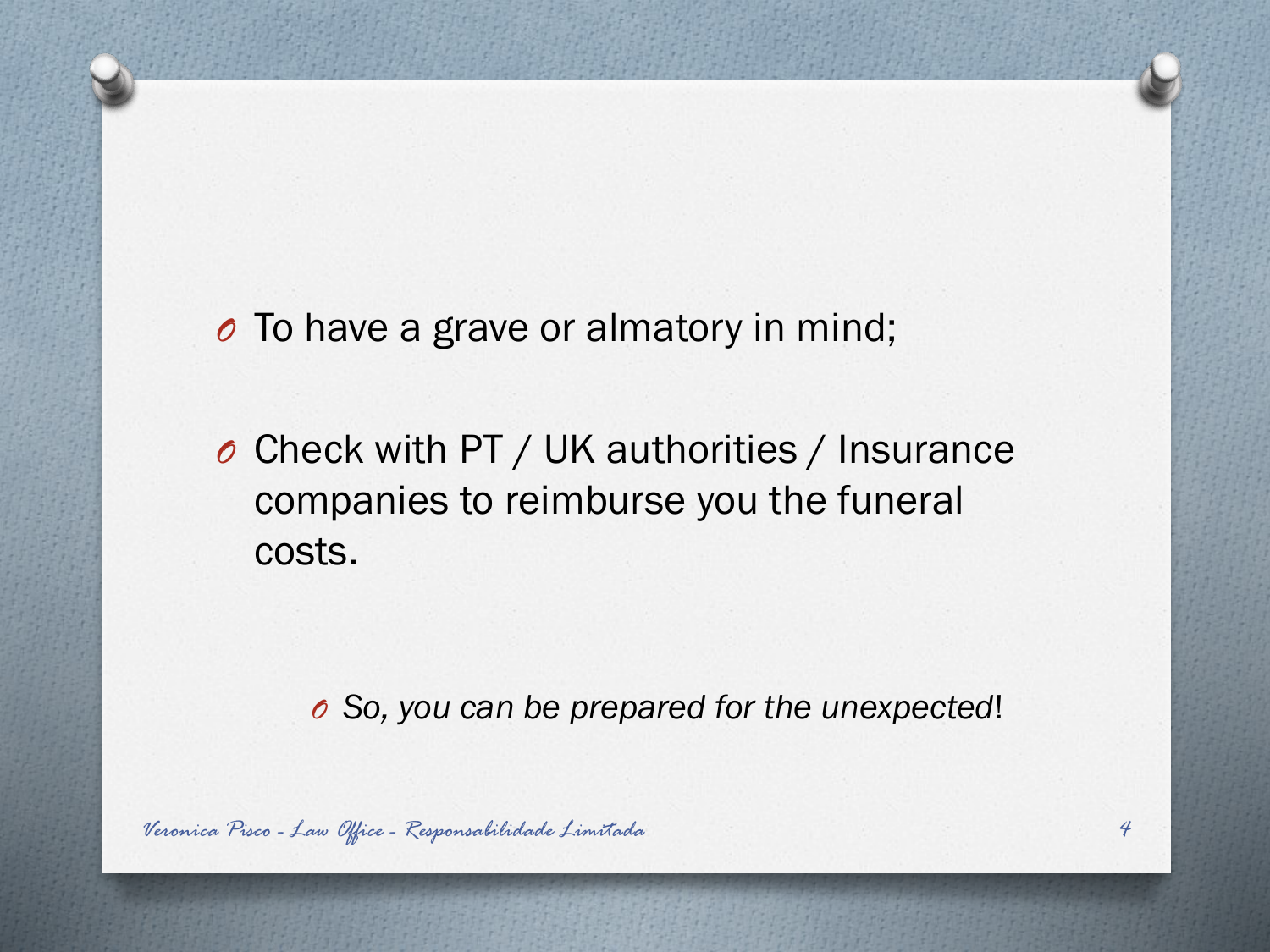### Bank Account

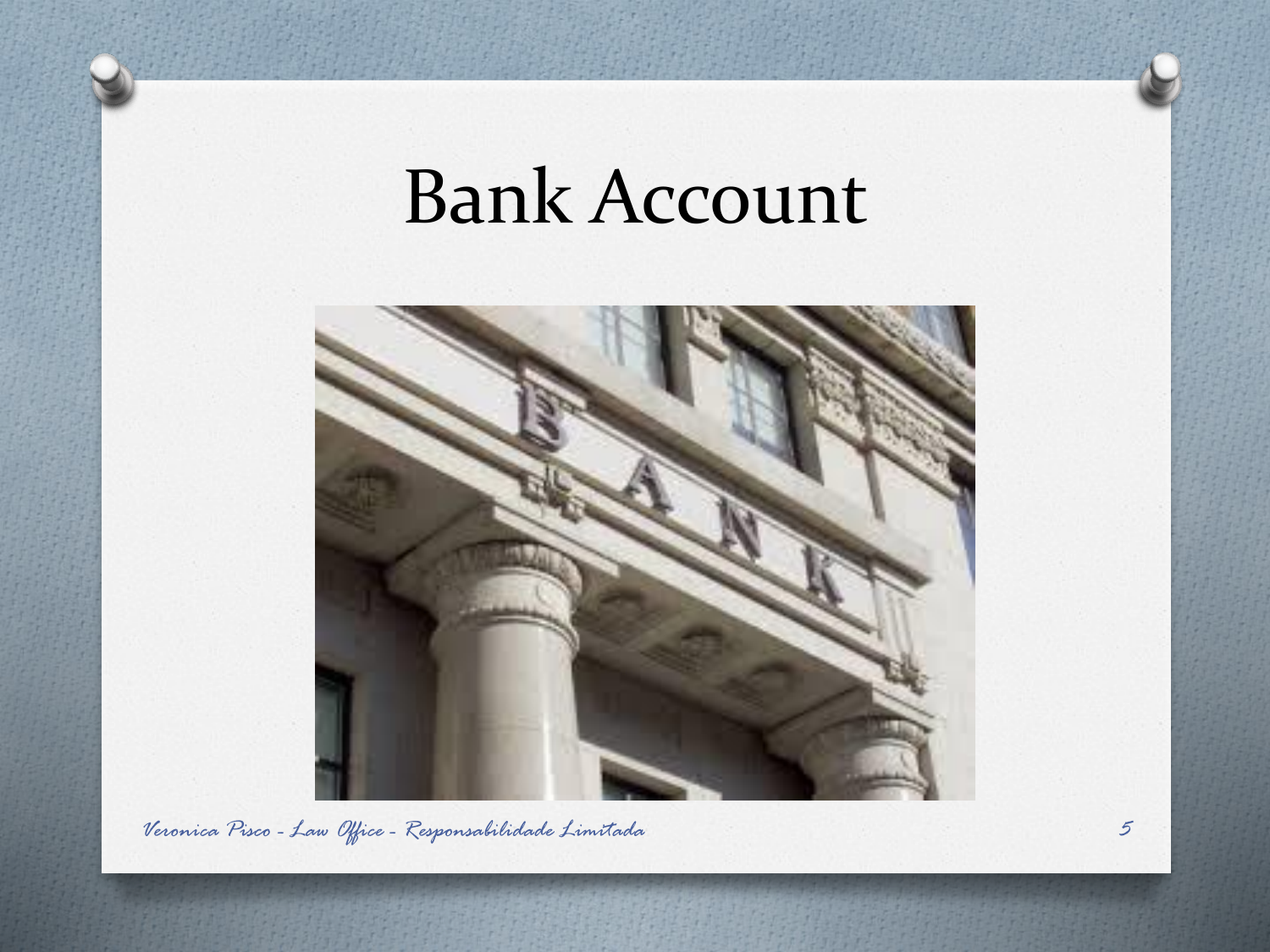*O* Has not have a joint bank account; the bank will freeze it, as soon as they know one of the account holders have died.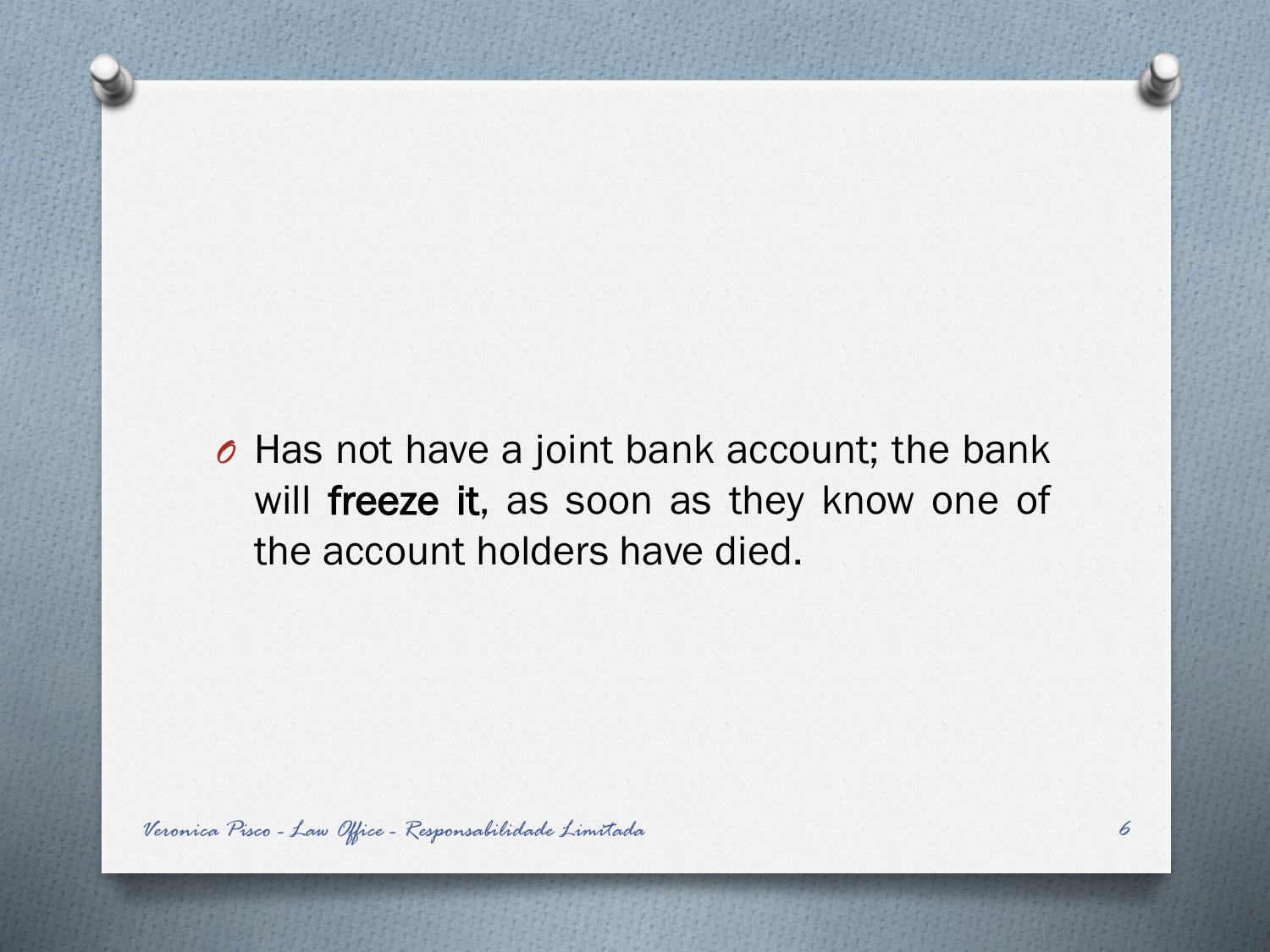#### *O* The best to do:

#### *O* - to have a separate bank account;

*O* Or before informing the bank to access the funds.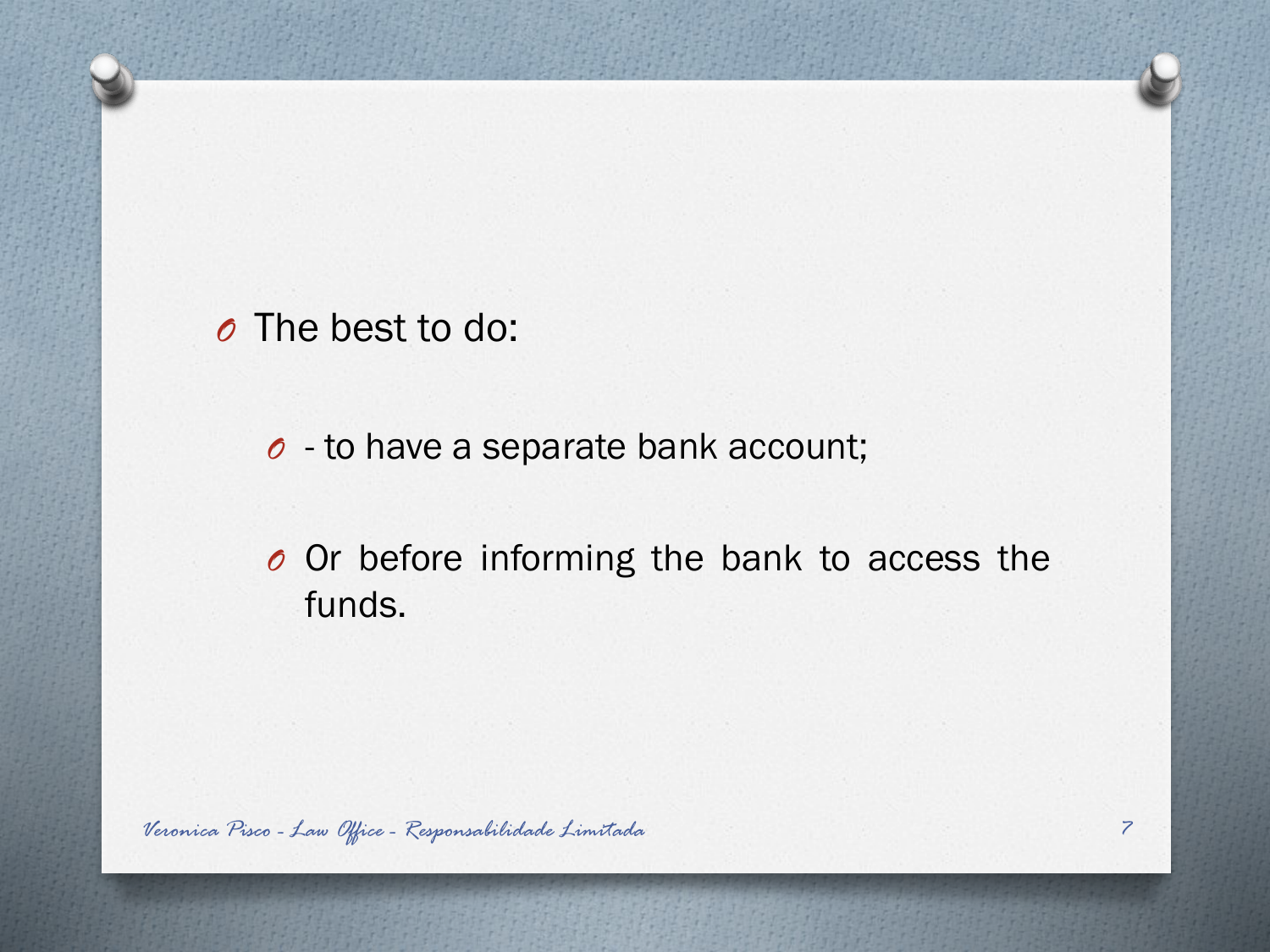### Inheritance

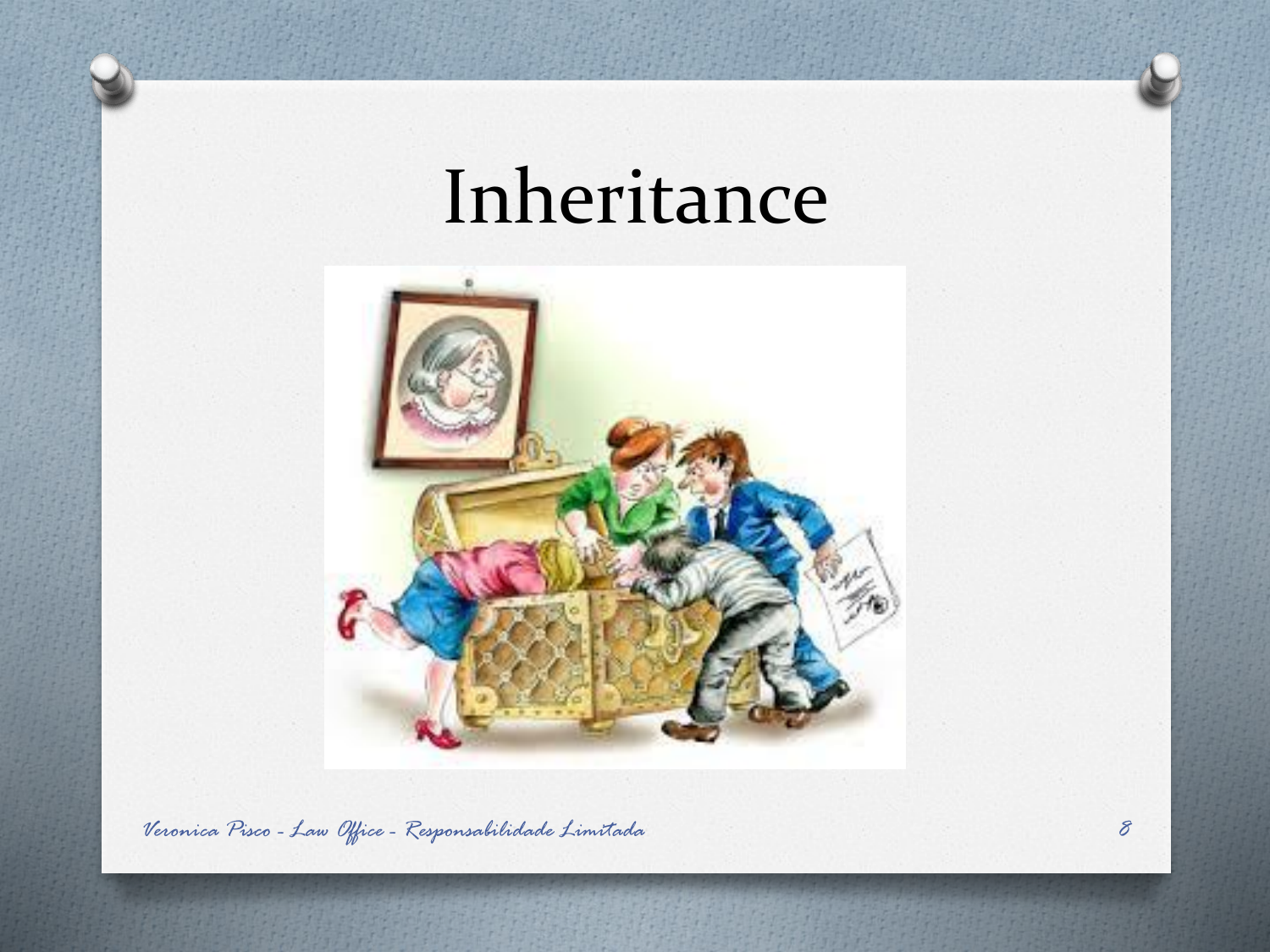### *O* Till August 2015 – Your national law will be applicable

*O* British, Dutch, German, etc.

#### *O* After August 2015 – Your residency law will be applicable

*O* If you live in PT, Portuguese law will be applicable to your estate and heirs.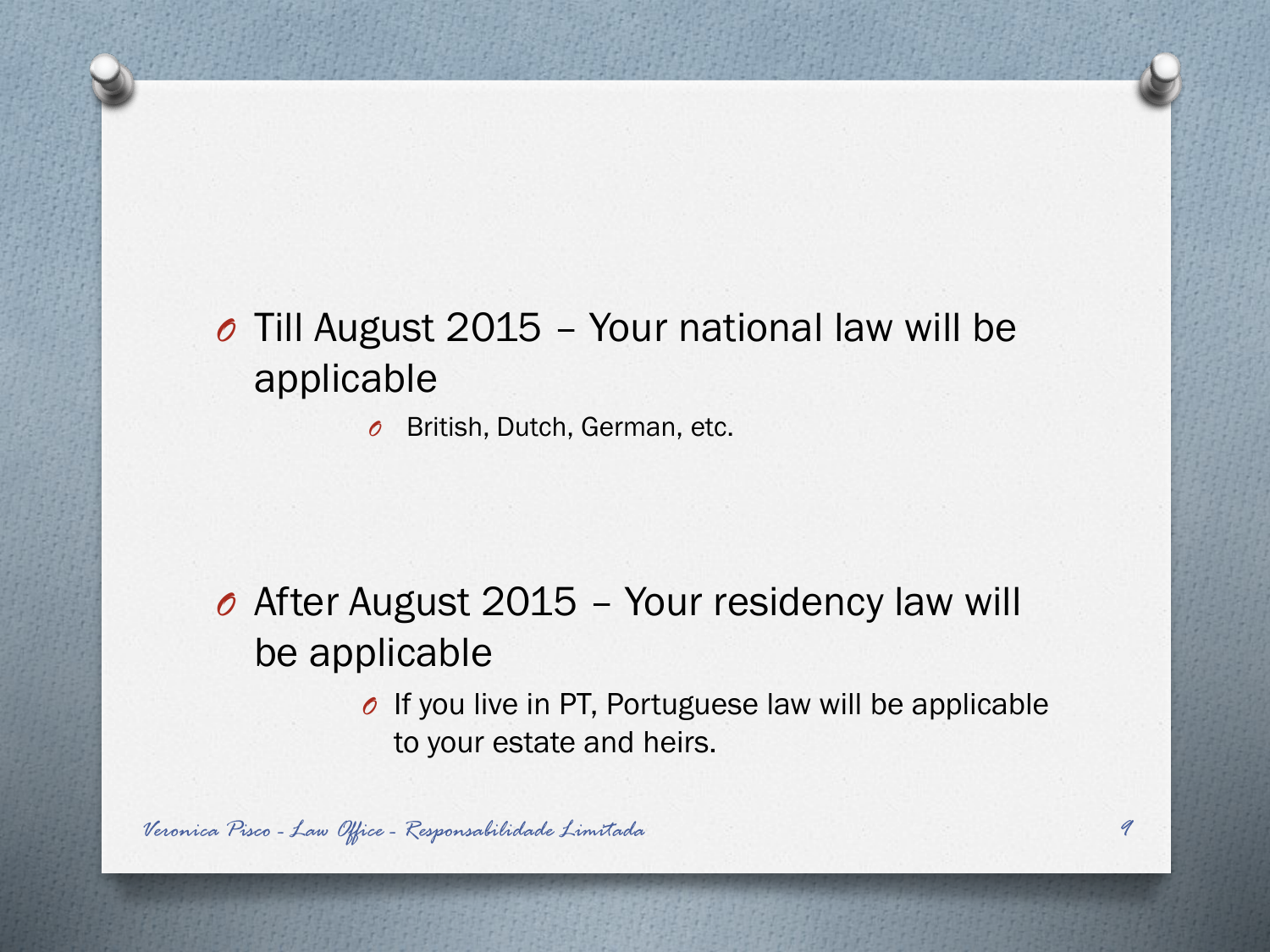#### *O* Stamp Duty Tax: 0%

*O* Spouses , children and parents

*O* 90 days to communicate the death, estate and heirs to the TAX AUTORITHY;

*O* If not: penalty (100€)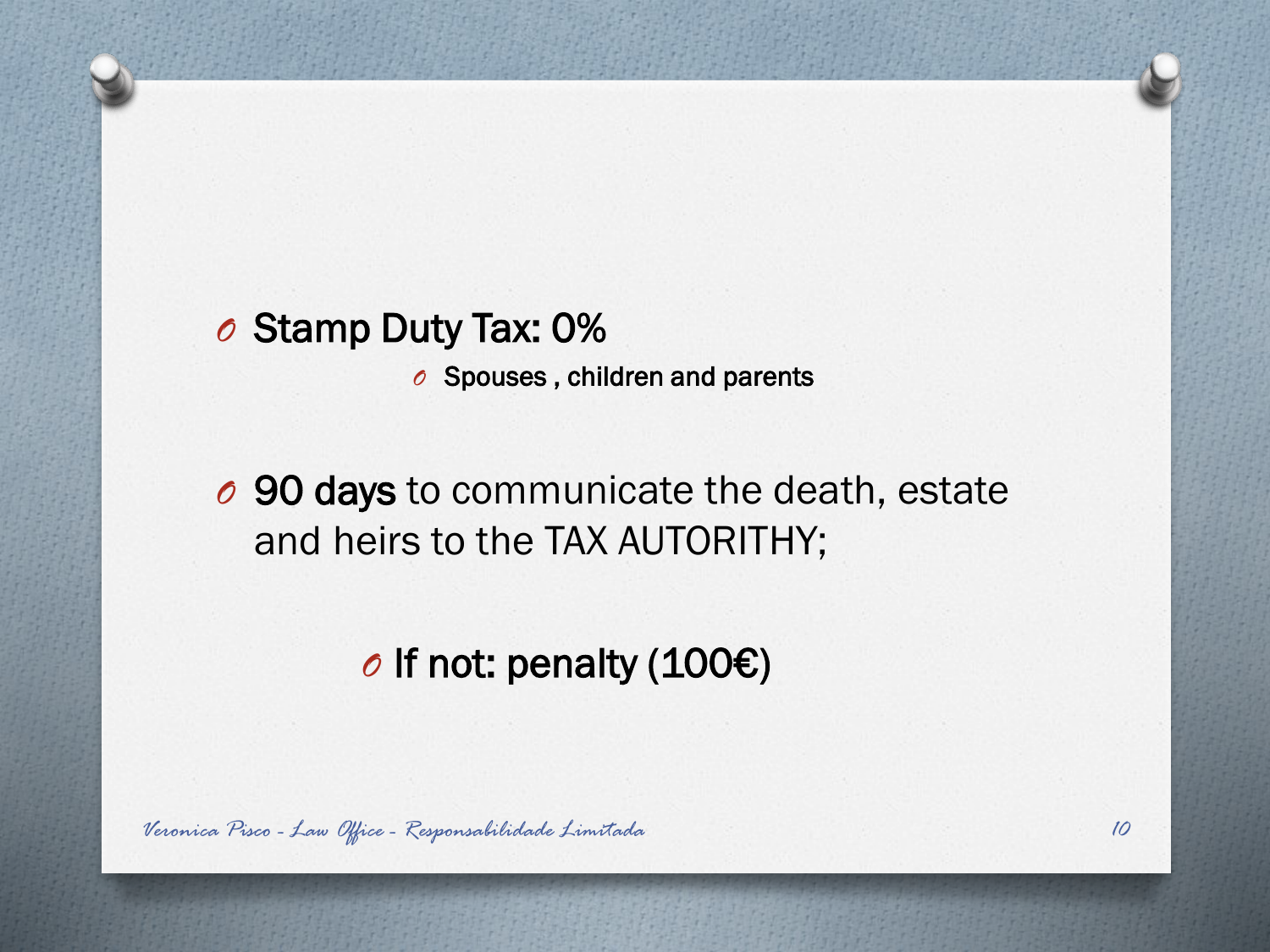#### *O* Deed of Probation ("Habilitação Herdeiros")

*O* Identification of heirs;

*O* Declaration of Law;

*O* Will.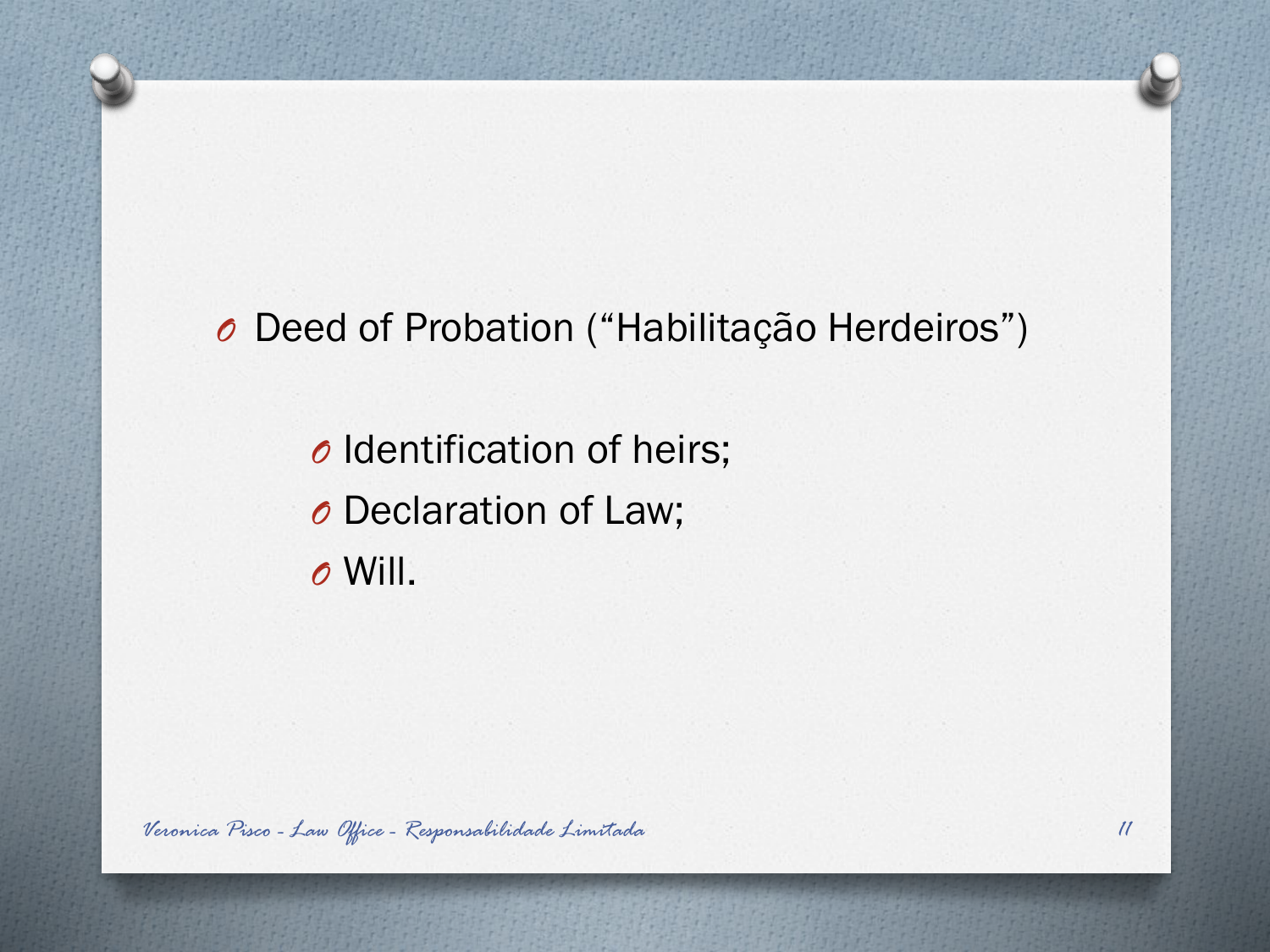*O* Land Registry *O* Properties.

*O* Vehicles Registry *O* Cars, boats, bikes.

#### *O* Companies Registry

*O* Companies and business.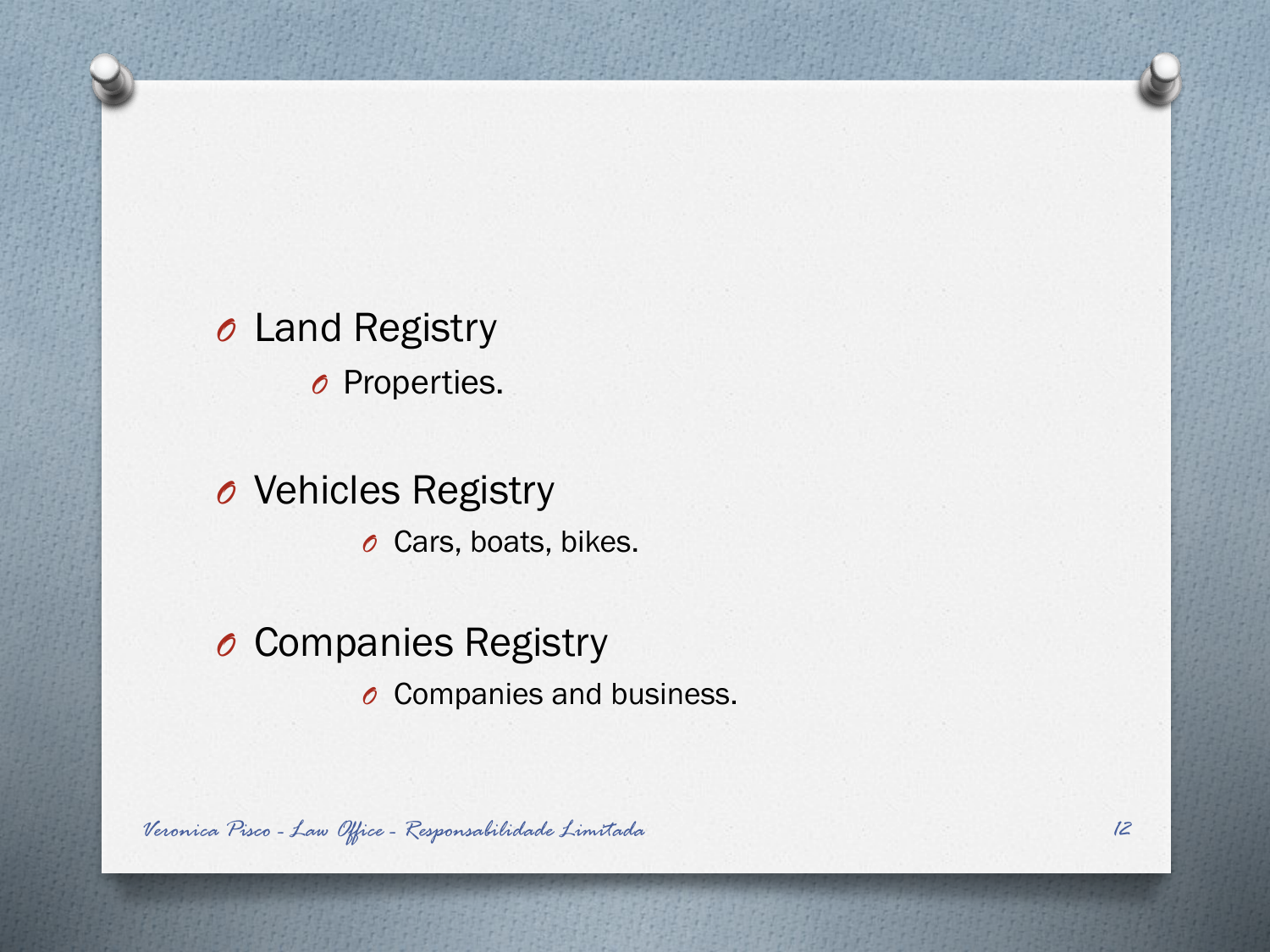

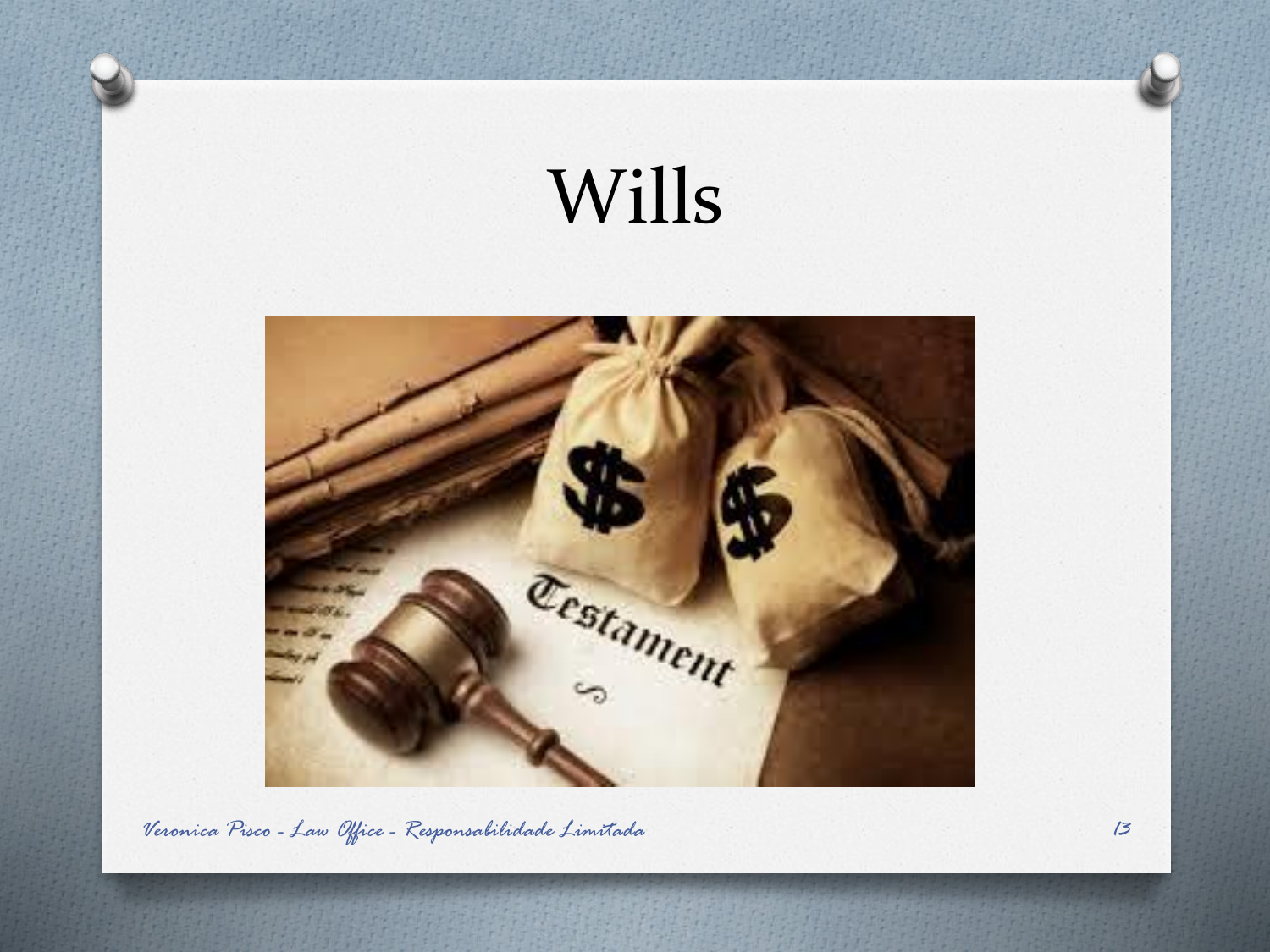#### *O* Portuguese Will

- *O* Portuguese assets;
- *O* Worldwide assets;
- *O* Executor;
- *O* Revocable any time.
- *O* No amendments are allowed, so a new one needs to be produced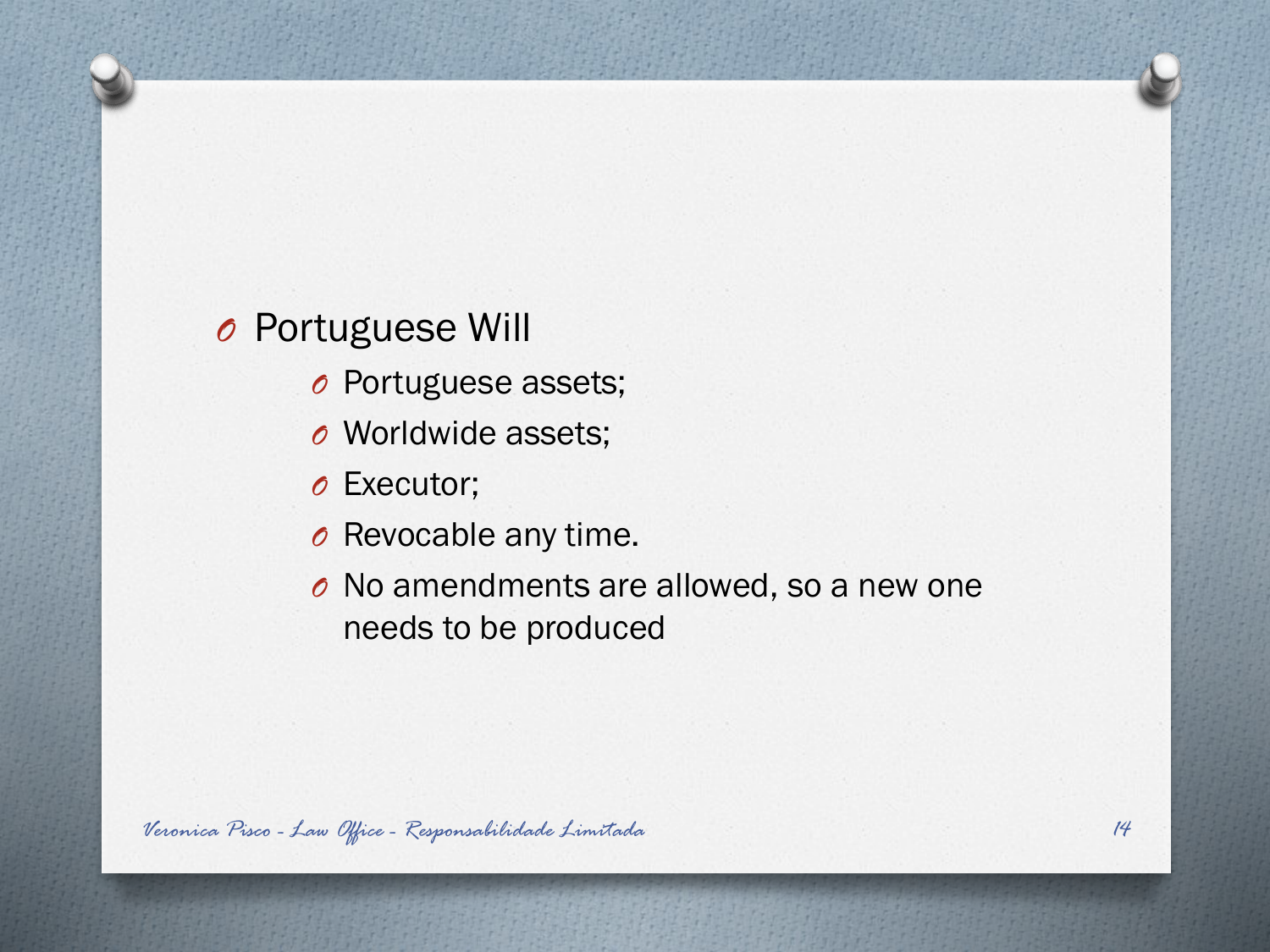#### *O* Living Will ("Testamento Vital")

*O* Diseases;

- *O* instructions on your treatments;
- *O* Revocable any time.
- *O* No amendments are allowed, so a new one needs to be produced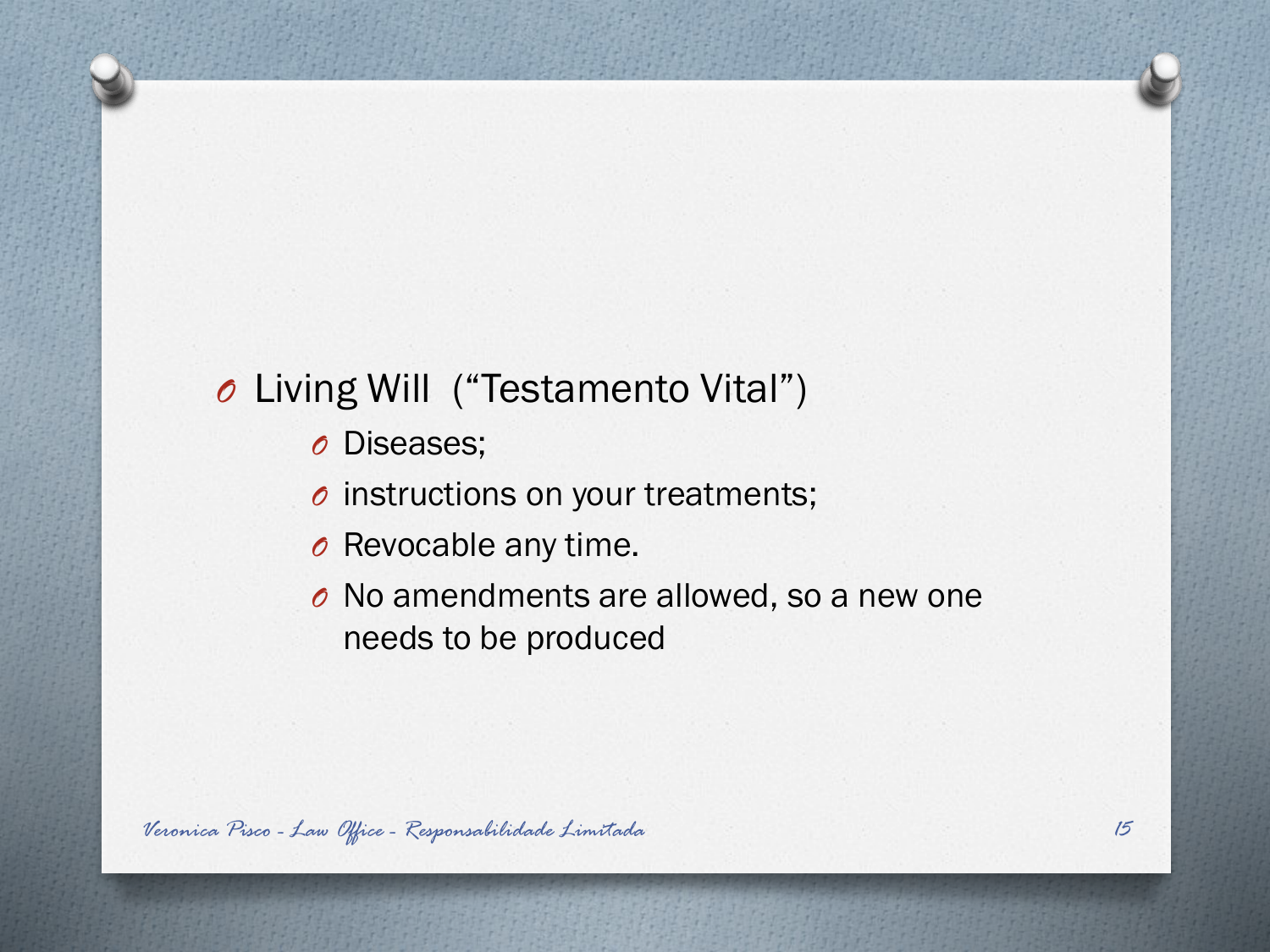### Power of attorney

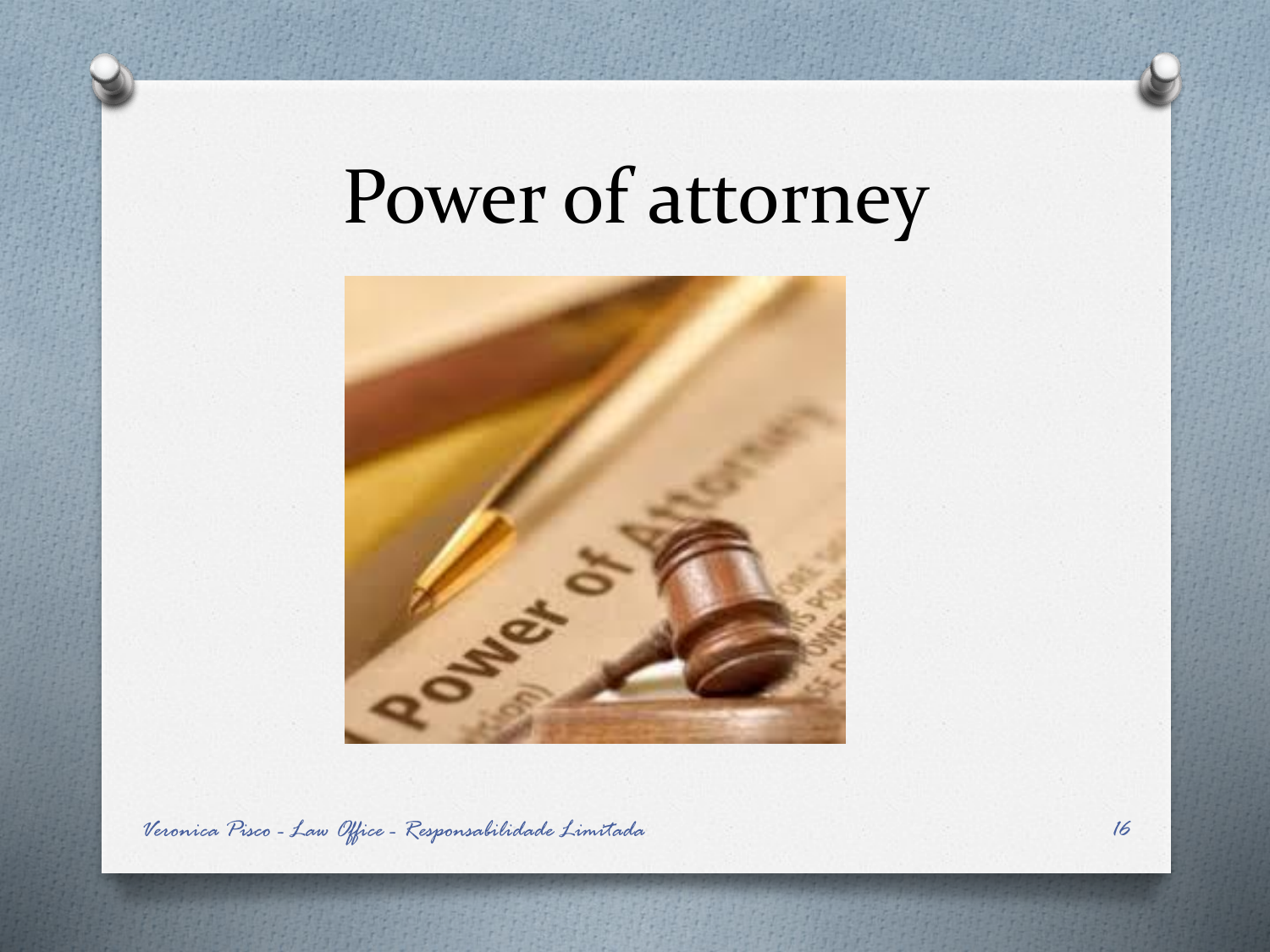#### *O* When any of the spouses become sick, or an invalid or incapable,

*O* So the other can manage assets and monies,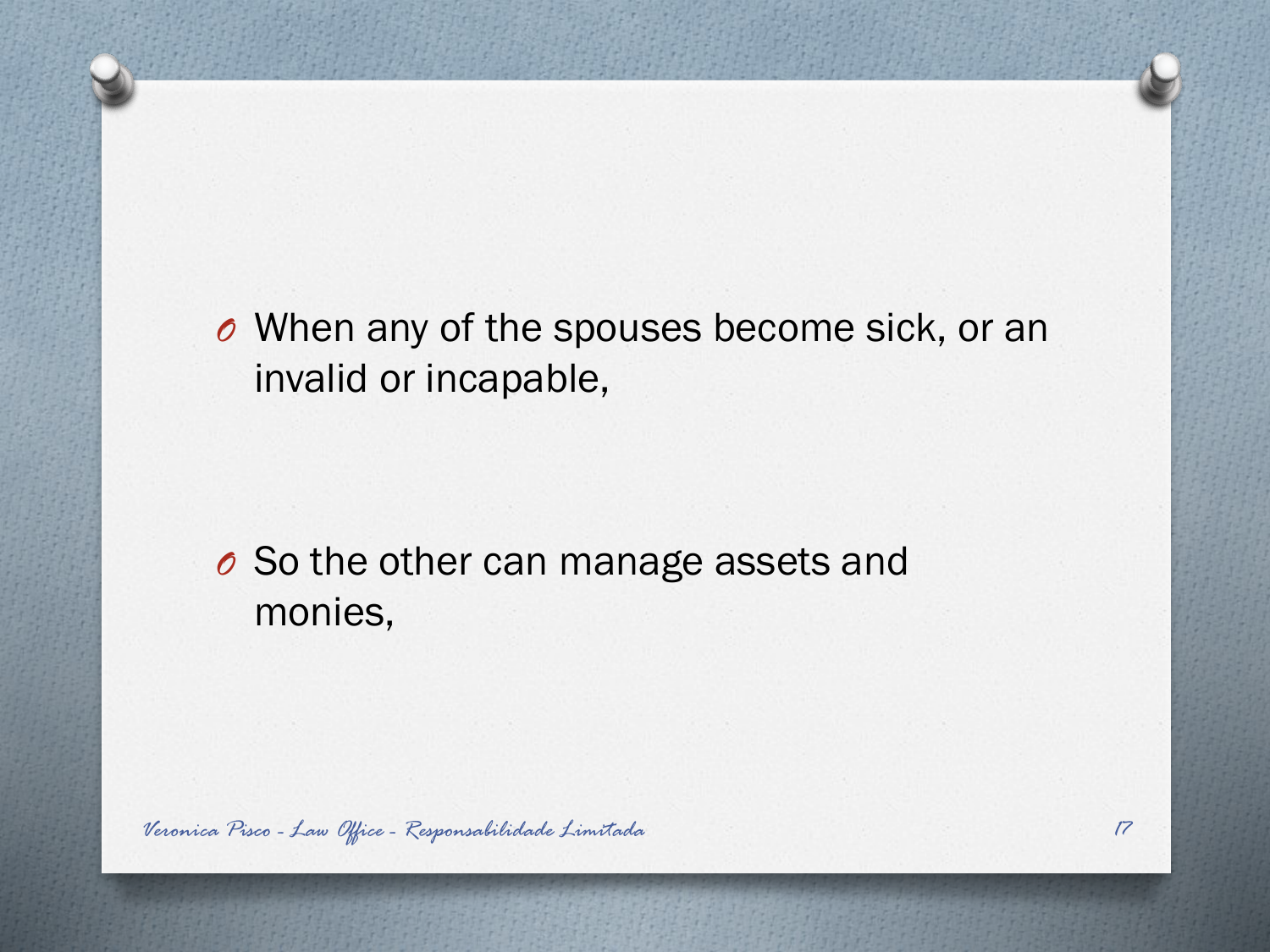*O* Without asking the court to issue a declaration of incapacity.

*O* Just to be used during the life of the sick person.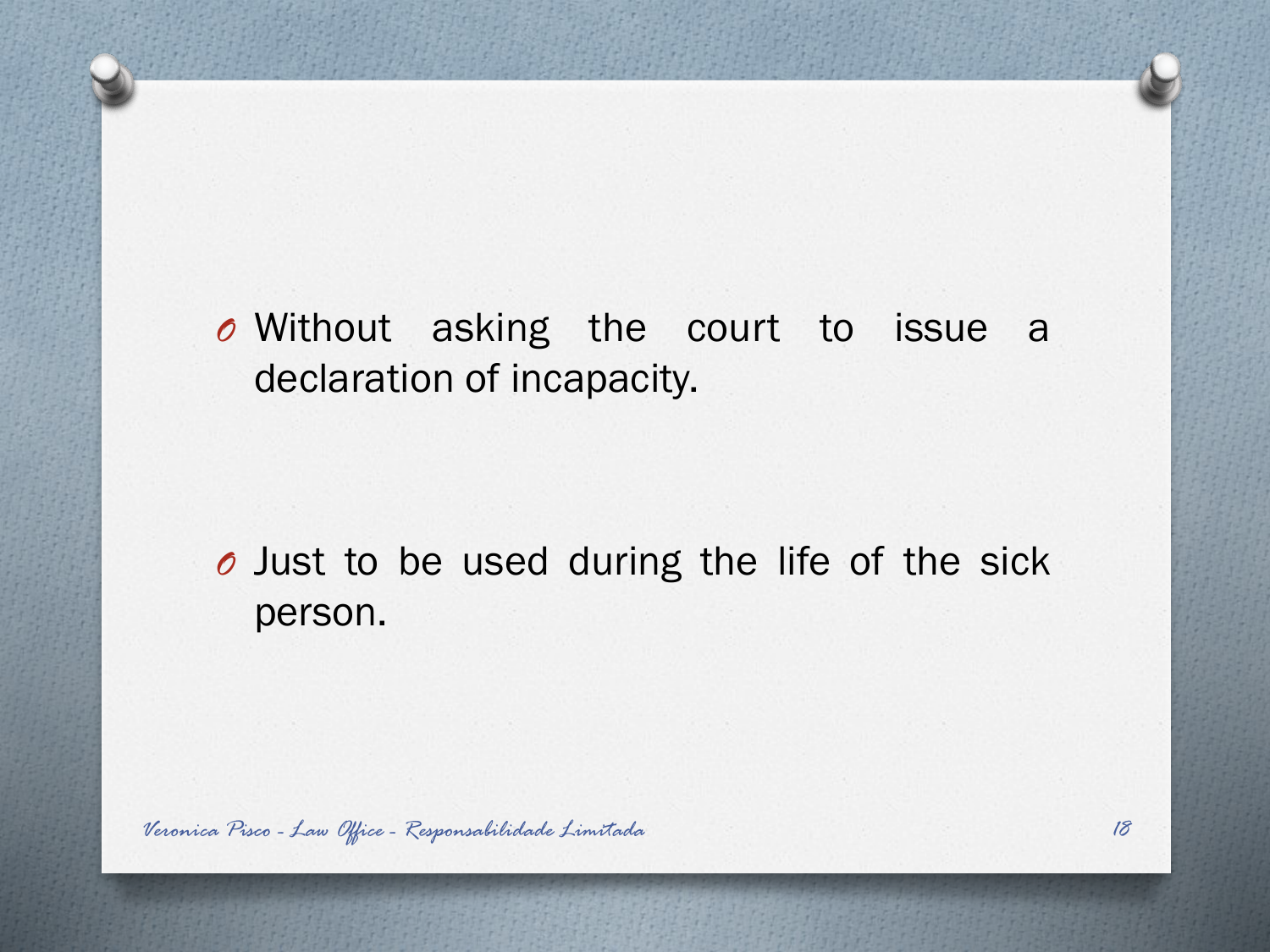### Conclusion

#### *O You should act now, not at the point of distress!*